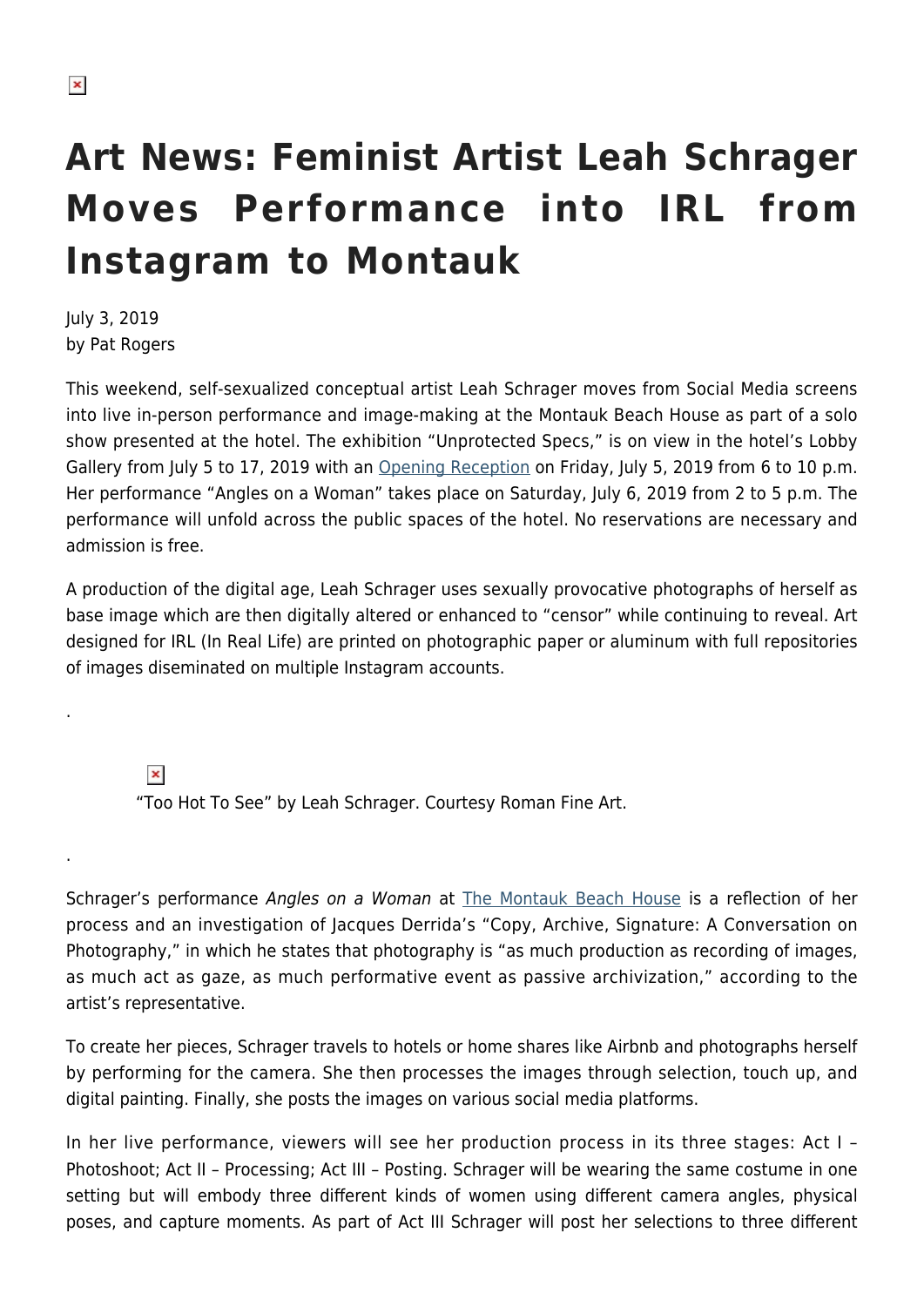Instagram accounts, one of which is a "finsta" celebrity called @OnaArtist that she created in her own image and which currently has 3 million Instagram followers.

 $\pmb{\times}$ 

.

.

.

.

.

.

"Not Your Mothers Porn (Eat Your Veggies)" by Leah Schrager. Courtesy of Roman Fine Art.

Not Your Mother's Porn (Time's Up) (2019) is a visual work consisting of a base photograph and an overlay of a secondary image through which the base photograph is altered. In the base photograph, Schrager is performing as "Ona," an alternate persona, who is seated nude on a bed in an Airbnb with her legs open and in the act of pulling down her panties.

The secondary overlay is a stock image of a cartoon-like illustration of a woman holding an alarm clock. The photograph has the cartoon overlay applied and meshes the full nude with a princesslike motif. The illustrative layers-featuring a woman's head and an alarm clock–are strategically positioned to cloak the woman's nudity and pushes the eroticism in a different direction.

 $\pmb{\times}$ 

"Not Your Mothers Porn (Time's Up)" by Leah Schrager. Courtesy Roman Fine Art.

Schrager's practice is situated in a contemporary hotbed of female (in)appropriateness, censorship, celebrity/fandom, and personal branding that seeks to explore female biography and labor in today's global society, according to the artist's rep.

Living and working in Brooklyn, NY, she received her MFA in Fine Art from Parsons in 2015. She has exhibited at the Museum of Visual Art in Leipzig, the Geothe-Institut in Baku, Johannes Vogt Gallery, Untitled Space, and Roman Fine Art, among others. She has been featured in Artforum, Monopol, Forbes, Time, Glamour, Artinfo, Elephant, Dazed & Confused, Vice, Playboy, Huffington Post, Viceland, NY Magazine, among others.

> $\pmb{\times}$ Leah Schrager "Screen Shot 2019, 06/24 at 11.31.30 AM" Courtesy Roman Fine Art.